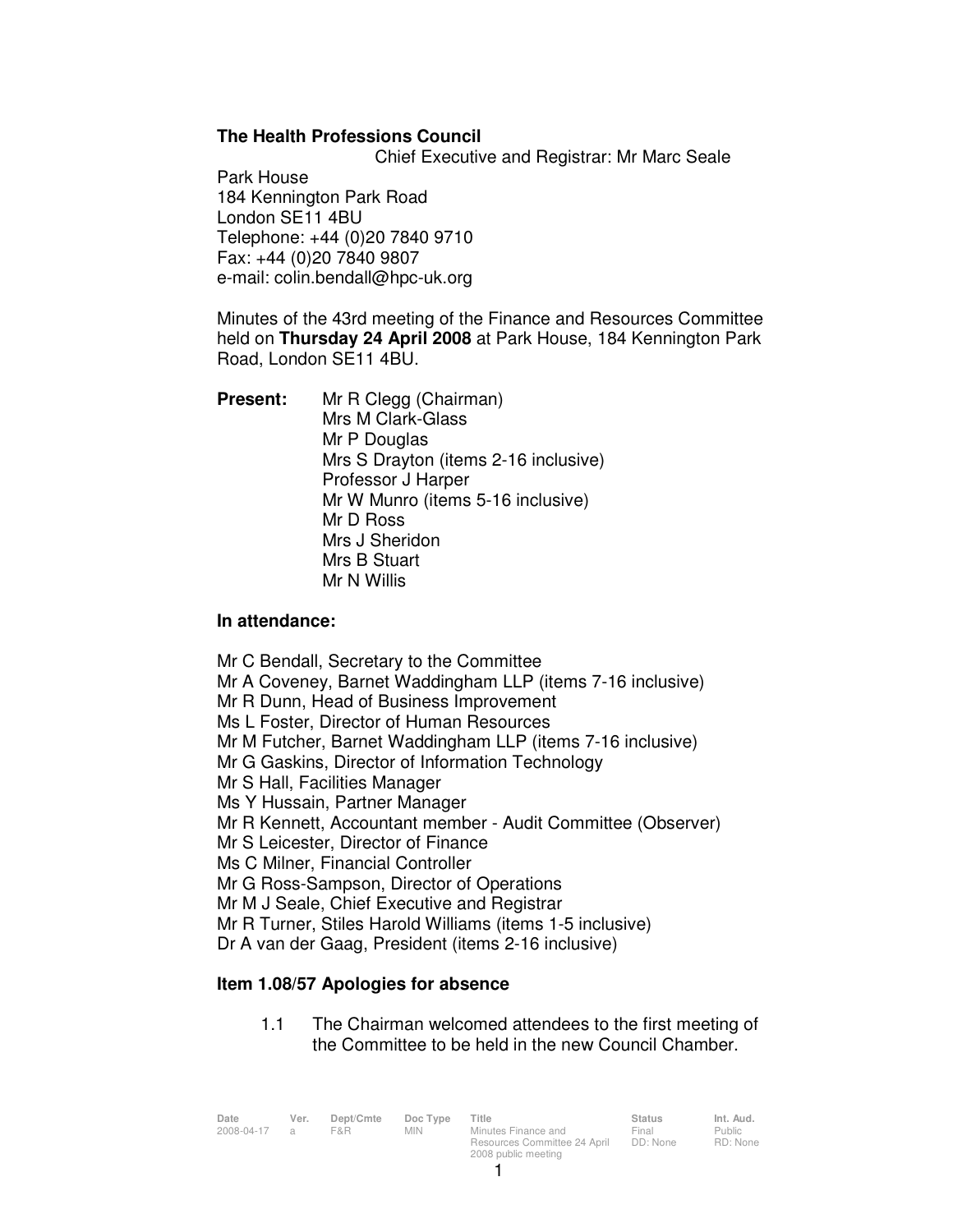1.2 Apologies for absence were received from Mrs P Blackburn and Mr K Ross.

## **Item 2.08/58 Approval of agenda**

 2.1 The Committee approved the agenda, subject to considering the item on 22-26 Stannary Street as item 5.

### **Item 3.08/59 Minutes of the Finance and Resources Committee meeting held on 19 March 2008**

3.1 It was agreed that the minutes of the 42nd meeting of the Finance and Resources Committee should be confirmed as a true record and signed by the Chairman.

## **Item 4.08/60 Matters arising**

- 4.1 The Committee received a paper to note from the Executive.
- 4.2 The Committee noted the actions list as agreed at the last meeting.
- 4.3 Following the discussion at the last meeting about a potential claim from the contractor who had renovated 22- 26 Stannary Street, the Committee noted that progress would be reported under item 5.
- 4.4 The Committee noted that the impact of the Information and Consultation of Employees Regulations 2004 would be reported under item 7.

## **Item 5.08/61 22-26 Stannary Street project: Progress report**

- 5.1 The Committee received a paper to note from the Executive.
- 5.2 The Committee noted that the project at 22-26 Stannary Street was substantially complete and the building had been released for occupation by the HPC. Ongoing minor work and 'snagging' continued and final completion was due shortly. The completed building met HPC's requirements.
- 5.3 The Committee noted that the HPC's quantity surveyor had forecast that the final cost of the project would be within budget. There would be continuing discussion with the contractor on the costs to be paid, but it was unlikely that

| Date       | Ver.           | Dept/Cmte | Doc Type   | Title                                               | <b>Status</b>     | Int. Aud.          |
|------------|----------------|-----------|------------|-----------------------------------------------------|-------------------|--------------------|
| 2008-04-17 | $\overline{a}$ | F&R       | <b>MIN</b> | Minutes Finance and<br>Resources Committee 24 April | Final<br>DD: None | Public<br>RD: None |
|            |                |           |            | 2008 public meeting                                 |                   |                    |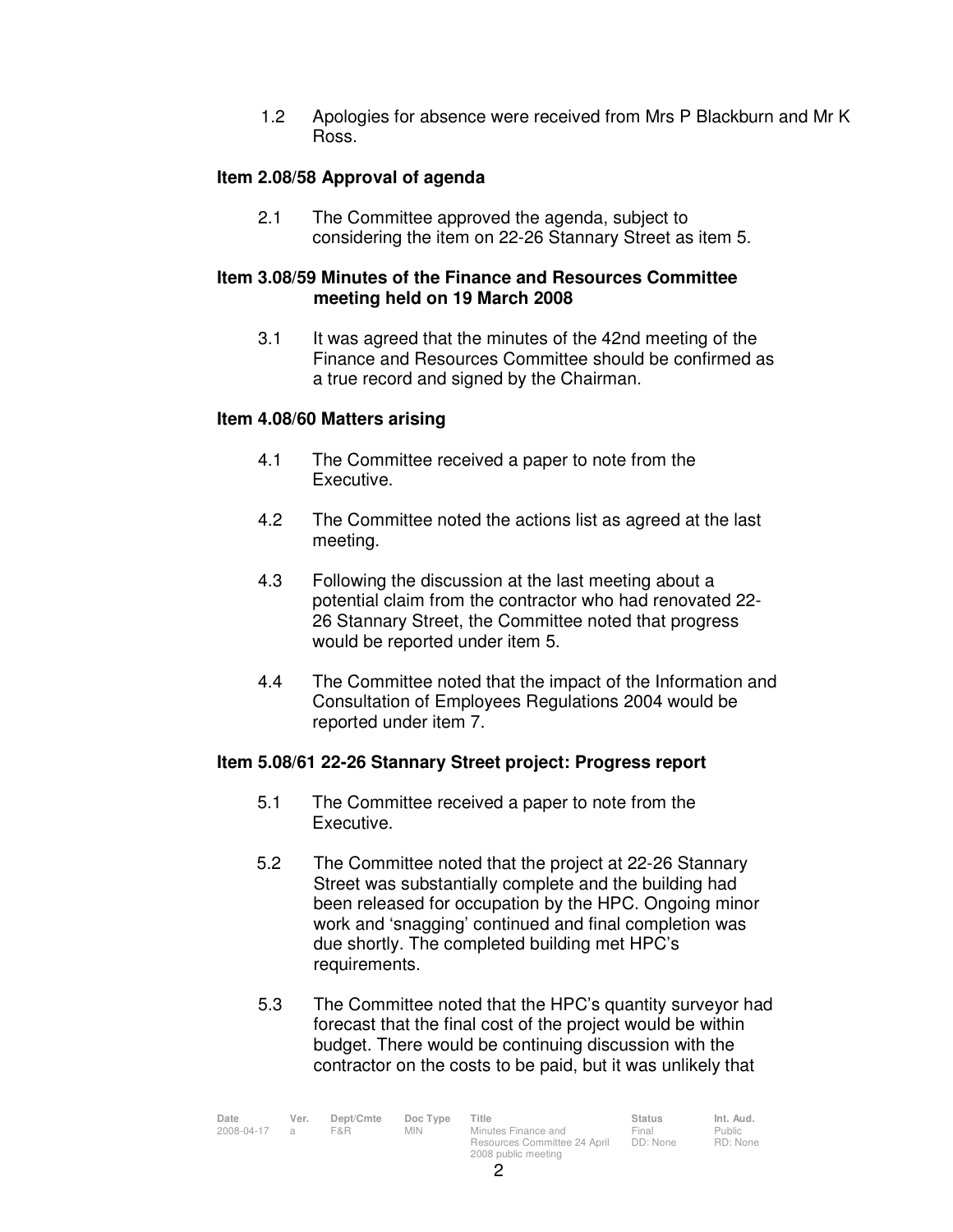the contractor would claim the additional £200,000 mentioned at the last meeting.

 5.4 The Committee thanked the Facilities Manager, Mr Turner and the designers for their work in completing the project to budget and to the HPC's requirements and for minimising the overrun on the original project timetable.

### **Item 6.08/62 Finance and Facilities Management report**

- 6.1 The Committee received a report on the work of the Finance and Facilities Management Department.
- 6.2 The Committee noted that the Department was involved in the following projects:
	- preparing for external audit of the 2007-8 accounts;

• working with Sacker and Partners solicitors to wind up the old pension scheme which had been operated by the Council for Professions Supplementary to Medicine;

• having completed the first phase of the financial system upgrade, implementing phase two (online processing of purchase orders);

- preparation for the proposed fee changes in 2009;
- preparation for phase 2 of the work to 22-26 Stannary Street (an additional storey).
- 6.3 The Committee noted that the Department had recently negotiated improvements to the HPC's insurance policies. Further details were given in a paper received at item 13.
- 6.4 The Committee noted that an alternative travel agent would be subject to a three month trial period, before a decision was made on whether the alternative company would be appointed as the permanent supplier.

### **Item 7.08/63 Human Resources report**

- 7.1 The Committee received a report on the work of the Human Resources Department.
- 7.2 The Committee noted that the Department had researched the Information and Consultation of Employees Regulations 2004 and whether the regulations applied to the HPC. External human resources advisers had indicated that the regulations applied to organisations undertaking an economic activity and HPC's role as a regulator did not fit within this definition. However, the Executive had written to the Department for Business Enterprise and Regulatory

| Date         | Ver. | Dept/Cmte | Doc Type | Title                        | <b>Status</b> | Int. Aud. |
|--------------|------|-----------|----------|------------------------------|---------------|-----------|
| 2008-04-17 a |      | F&R.      | MIN.     | Minutes Finance and          | Final         | Public    |
|              |      |           |          | Resources Committee 24 April | DD: None      | RD: None  |
|              |      |           |          | 2008 public meeting          |               |           |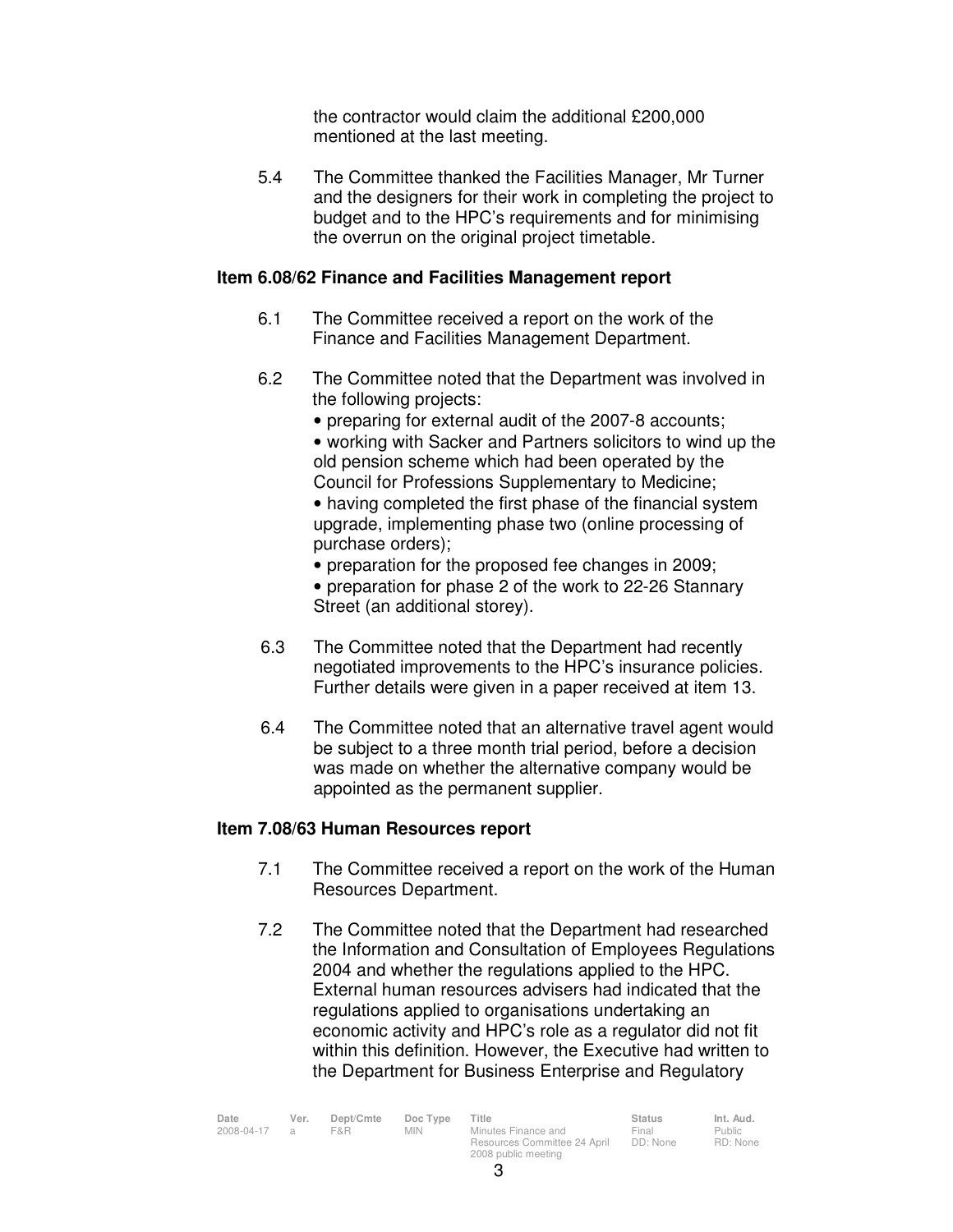Reform to confirm whether the regulations did apply to the HPC. The Committee noted that a further paper would be brought to the next meeting of the Committee.

- 7.3 The Committee noted that the Department had begun analysing the results of exit interviews conducted with employees and an update would be provided to the next meeting of the Committee.
- 7.4 The Committee noted that new employees in the Fitness to Practise Department were subject to checks with the Criminal Records Bureau (CRB), as employees might come into contact with vulnerable individuals (witnesses or registrants). The Committee noted that, on the basis of legal advice, employees self-certified that they did not have a criminal record, pending the outcome of a CRB check. The Committee noted that it could take about six weeks to receive the result of a check. The Committee noted that it was possible that a candidate for a vacancy could lose interest during that time, if they were not able to start work until the outcome of the check had been received. The Committee agreed that it should receive a copy of the legal advice at its next meeting.

## **Action: LF (by 19 June 2008)**

- 7.5 The Committee noted that the Executive Management Team would review use of the 360-degree appraisal system at a meeting on 25 April 2008 and decide how to proceed.
- 7.6 The Committee noted that the Department had been very busy with a large number of interviews and appointments. The Committee thanked the Director of Human Resources and her colleagues for their work.

## **Item 8.08/64 Partner Manager report**

- 8.1 The Committee received a report on the work of the Partner Manager.
- 8.2 The Committee noted that there had been applications from 18 operating department practitioners for roles as Continuing Professional Development assessors.
- 8.3 The Committee noted that, following discussion at the last meeting, the statistics on the number of partners awaiting training had been corrected.

4

| Date         | Ver. | Dept/Cmte | Doc Type | Title                                               | <b>Status</b>     | Int. Aud.         |
|--------------|------|-----------|----------|-----------------------------------------------------|-------------------|-------------------|
| 2008-04-17 a |      | F&R       | MIN.     | Minutes Finance and<br>Resources Committee 24 April | Final<br>DD: None | Public<br>RD: Non |
|              |      |           |          | 2008 public meeting                                 |                   |                   |

Public RD: None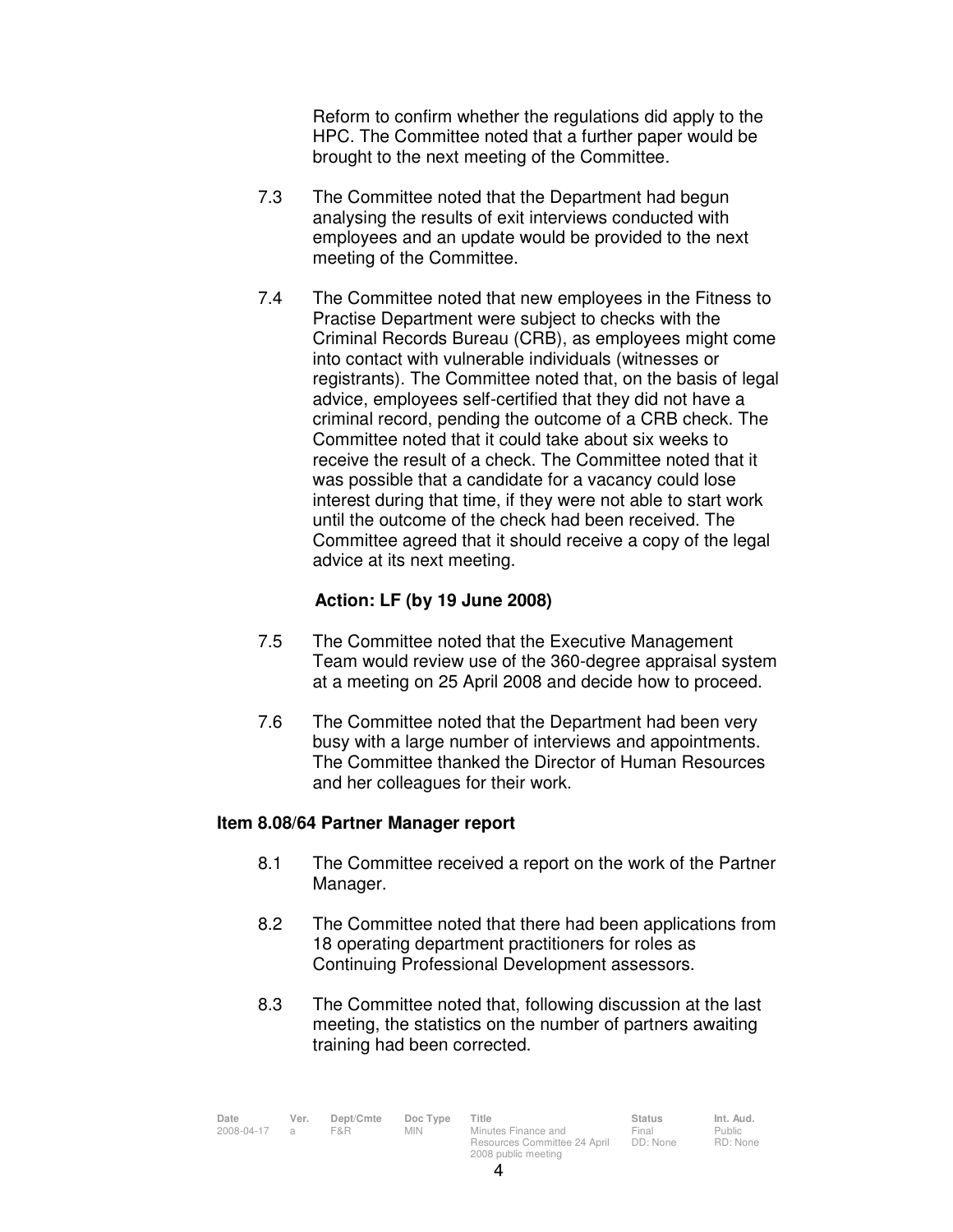8.4 The Committee noted that 180 partners had not responded to an initial letter offering a two-year extension to their existing partner agreement. A reminder had been sent to the individuals concerned and more than 100 partners had replied.

## **Item 9.08/65 Information Technology report**

- 9.1 The Committee received a report on the work of the Information Technology (IT) Department.
- 9.2 The Committee noted that the Department had:
	- installed IT services in 22-26 Stannary Street;
	- replaced the network in Park House to make it more resilient and
	- implemented new computer servers for the LISA registration system.
- 9.3 The Committee noted that the Department had helped implement the move of the Registration departments to 22- 26 Stannary Street and would assist with relocation of other departments.
- 9.4 The Committee noted that a server had been installed to enable trial use of Blackberry handheld devices by a group of employees.
- 9.5 The Committee noted that the Department had been involved in extracting data for four professions and transferring the data to Electoral Reform Services, the company which was running the 2008 Council elections on behalf of the HPC.

## **Item 10.08/66 Operations report**

- 10.1 The Committee received a report on Operations, covering the Registration department, Business Improvement (including Quality Management), Project Management and Education - Approvals and Monitoring.
- 10.2 The Committee noted that the Registration department had successfully relocated to 22-26 Stannary Street.
- 10.3 The Committee noted that physiotherapists had until 30 April 2008 to renew their registration. Dietitians and arts therapists had also been invited to renew their registration.

| Date         | Ver. Dept/Cmte Doc Type Title |     |                     | <b>Status</b>               | Int. Aud.                   |
|--------------|-------------------------------|-----|---------------------|-----------------------------|-----------------------------|
| 2008-04-17 a | <b>F&amp;R</b>                | MIN | Minutes Finance and | Final                       | Public                      |
|              |                               |     | .                   | $\sim$ $\sim$ $\sim$ $\sim$ | $\sim$ $\sim$ $\sim$ $\sim$ |

*Ainutes Finance and* Resources Committee 24 April DD: None 2008 public meeting

Final

Public RD: None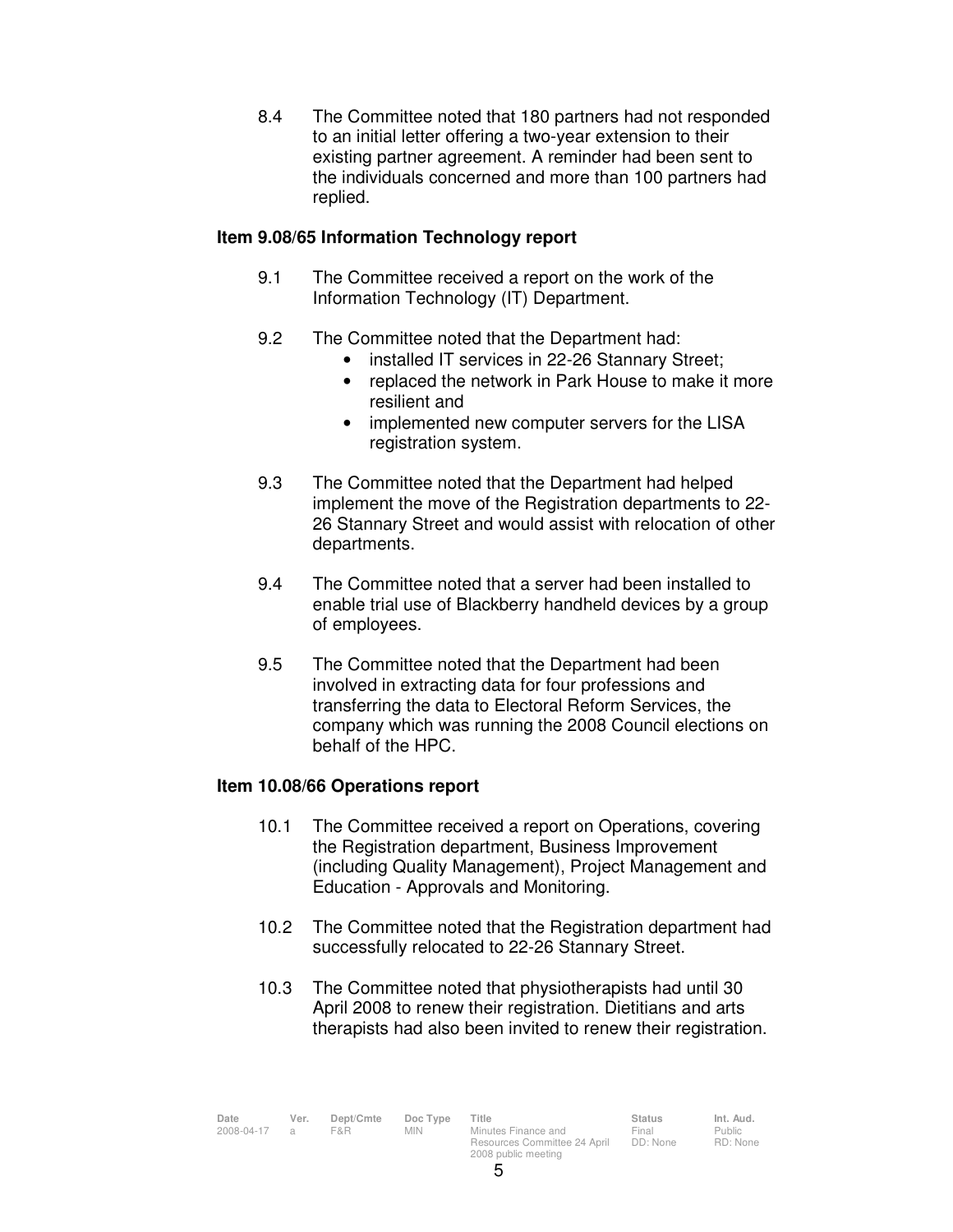- 10.4 The Committee noted that the application server software (the software which supported the registration system) had been upgraded over 18-19 April 2008. The Director of Operations thanked the Project Manager, the IT Department and the Registration department for completing the project. The Committee noted that, due to work to ensure that the applications server upgrade was sound, two other projects would now be implemented on 25 April 2008 (a week later than originally planned).
- 10.5 The Committee noted that the HPC had recently successfully passed the external, bi-annual ISO 9001:2000 quality management audit by the British Standards Institute (BSI). The Committee noted that the results would be reported to the Audit Committee on 26 June 2008. The Committee noted that BSI had praised HPC's risk-based approach to future audits, based on the HPC risk register.
- 10.6 The Committee noted that the Department of Health had provided a grant to HPC to cover most of the cost of preparing for regulation of practitioner psychologists. The Committee noted that it was the Executive's view that professions already regulated by the HPC should not be asked to bear the cost of regulating additional professions.
- 10.7 The Committee noted that the Registration department had received a much higher volume of telephone calls than forecast. The Executive believed that this was due to factors such as greater awareness among registrants about the importance of renewing on time. The Committee noted that it was hoped that the online renewal system would help to reduce the volume of calls over time, although the Executive would need to ensure that the online system was robust and could cope with peaks of demand. The Committee thanked the Registration department for its work in handling telephone calls.

## **Item 11.08/67 Invoice/Purchase order signatories update and bank mandate update**

- 11.1 The Committee received a paper for discussion/approval from the Executive.
- 11.2 The Committee noted that the paper proposed that an additional signatory should be authorised to sign purchase orders and invoices over £25,000 and cheques over £25,000. This was because there were currently a limited number of signatories for these amounts.

| Date       | Ver. | Dept/Cmte | Doc Type   | Title                        | <b>Status</b> | Int. Aud. |
|------------|------|-----------|------------|------------------------------|---------------|-----------|
| 2008-04-17 |      | F&R       | <b>MIN</b> | Minutes Finance and          | Final         | Public    |
|            |      |           |            | Resources Committee 24 April | DD: None      | RD: None  |
|            |      |           |            | 2008 public meeting          |               |           |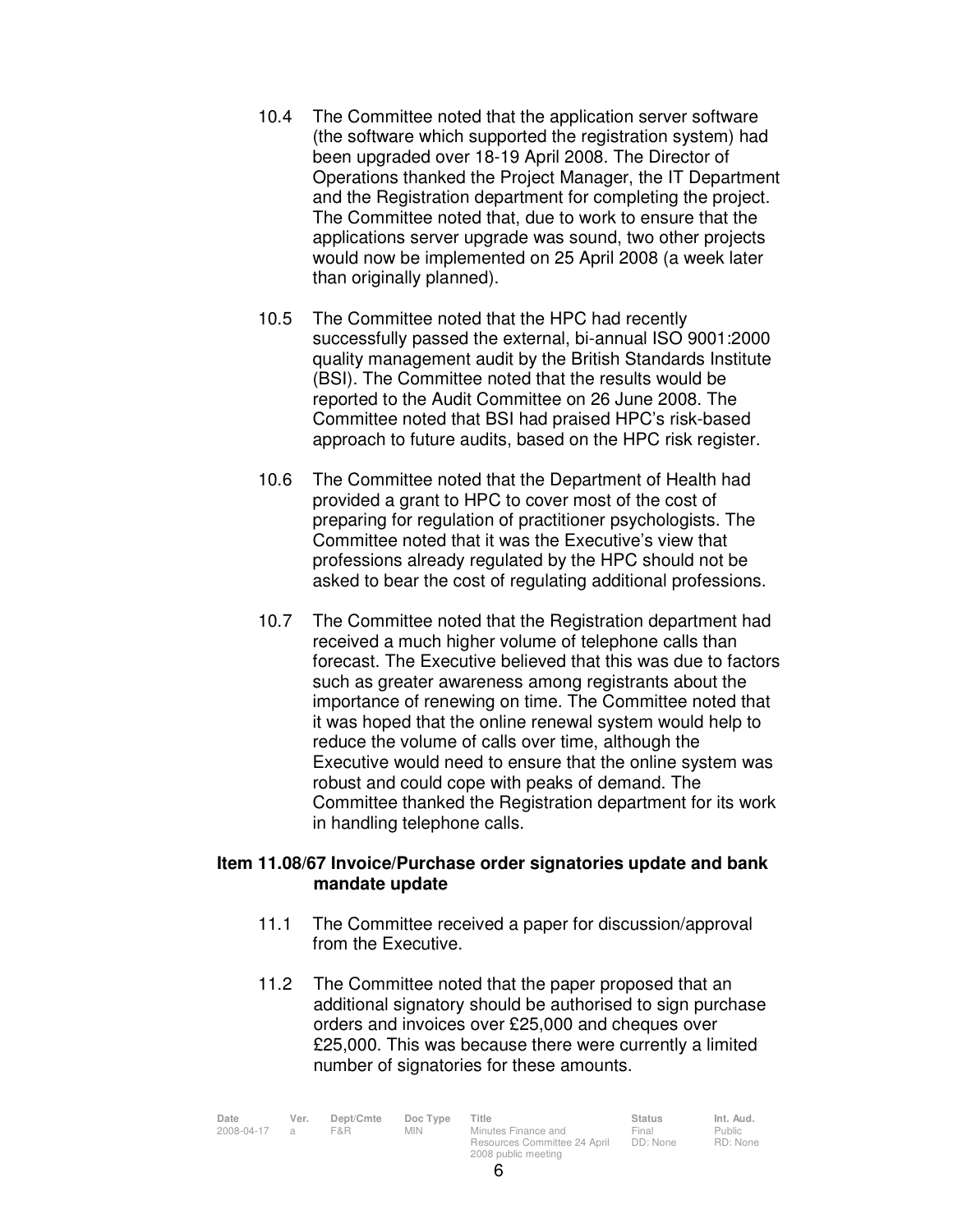- 11.3 The Committee agreed that:
	- (1) Mr Clegg should be added as a signatory for purchase orders and invoices over £25,000;
	- (2) Mr Clegg should be added to list B on the bank mandate, to sign cheques over £25,000.

## **Action: SL (by 19 June 2008)**

### **Item 12.08/68 Building valuation**

- 12.1 The Committee received a paper to note from the Executive.
- 12.2 The Committee noted that Stiles Harold Williams had been commissioned to provide a valuation for HPC's offices at 184 Kennington Park Road, 20 Stannary Street and 22-26 Stannary Street.
- 12.3 The Committee noted that the net book value of land and buildings in the balance sheet at 29 February 2008 was £4.1m. In a valuation for insurance purposes, Stiles Harold Williams had provided a building reinstatement valuation of £4.8m. The reinstatement value was likely to be considerably above market value or existing use value.
- 12.4 The Committee noted that the Executive would discuss the valuation with Stiles Harold Williams and the method used to calculate the value. The Committee noted that a progress report would be provided to a future meeting and that the value of the land and buildings would be included in the 2007-8 annual report.
- 12.5 The Committee noted that book value or a valuation for insurance purposes was not the same as the price which might be realised on any sale. The Committee noted that the HPC would remain in its current offices for the foreseeable future.

### **Item 13.08/69 Insurance**

- 13.1 The Committee received a paper to note from the Executive.
- 13.2 The Committee noted that the HPC's insurance brokers, Lockton Companies International Ltd, had recently

| Date<br>2008-04-17 | Ver.<br>$\overline{a}$ | Dept/Cmte<br>F&R. | Doc Type<br>MIN. | Title<br>Minutes Finance and | <b>Status</b><br>Final | Int. Aud.<br>Public |
|--------------------|------------------------|-------------------|------------------|------------------------------|------------------------|---------------------|
|                    |                        |                   |                  | Resources Committee 24 April | DD: None               | RD: None            |
|                    |                        |                   |                  | 2008 public meeting          |                        |                     |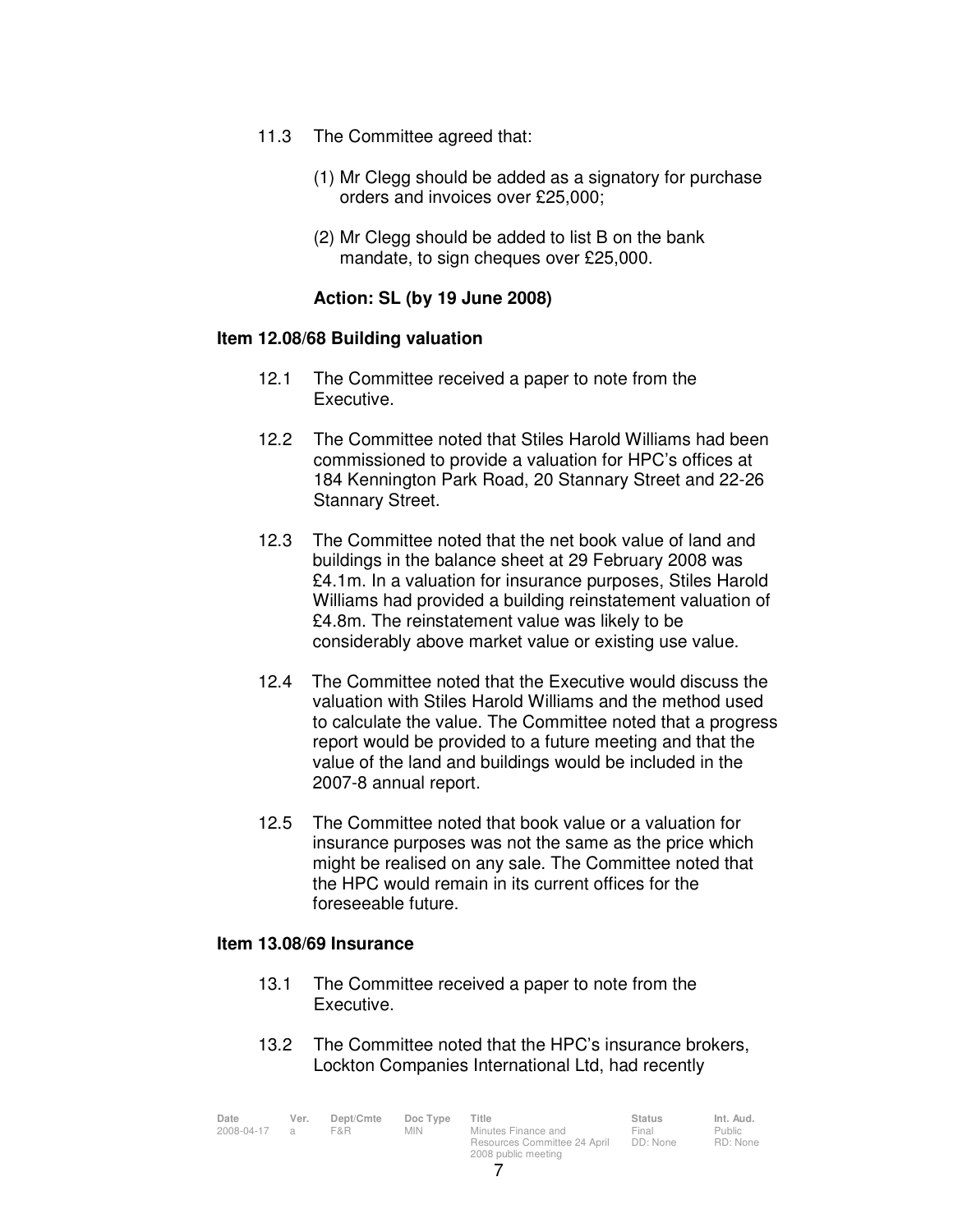negotiated a number of improvements to the HPC's insurance policies, including reduced premiums, reduced policy exclusions and increased limits on cover.

- 13.3 The Committee noted that the policy for professional indemnity insurance (fidelity) was limited to liability which had been incurred after 22 September 1998 (and professional indemnity liability after 1 October 1987). The Committee noted that the HPC was not covered for liabilities before that date. A member would discuss the issue with the Director of Finance outside the meeting.
- 13.4 The Committee noted that personal accident and travel insurance for Council members, non Council Committee members and partners only applied while the individuals concerned were travelling on HPC business, including commuting.

### **Item 14.08/70 February 2008 management accounts**

- 14.1 The Committee received a paper to note from the Executive.
- 14.2 The Committee noted that, as of 29 February 2008, there had been a higher surplus than budgeted and HPC continued to be in a stable financial position.
- 14.3 The Committee noted that were a number of permanent differences between the 2007-8 budget and the actual results. The Committee noted that the permanent differences had been reflected in the approved budget for 2008-9.
- 14.4 The Committee noted that there had been an unfavourable variance of £353,000 in legal expenses, and of this £327,000 related to fitness to practise cases. Higher disbursements had been charged due to the number of cases held away from Park House and appeals in the High Court. The Committee agreed that a more detailed analysis of legal expenses and disbursements should be provided to the next meeting.

### **Action: CM (by 19 June 2008)**

### **Item 15.08/71 Any other business**

15.1 There was no other business.

| Date         | Ver. | Dept/Cmte | Doc Type | Title                                               | <b>Status</b>     | Int. Aud.          |
|--------------|------|-----------|----------|-----------------------------------------------------|-------------------|--------------------|
| 2008-04-17 a |      | F&R.      | MIN.     | Minutes Finance and<br>Resources Committee 24 April | Final<br>DD: None | Public<br>RD: None |
|              |      |           |          | 2008 public meeting                                 |                   |                    |